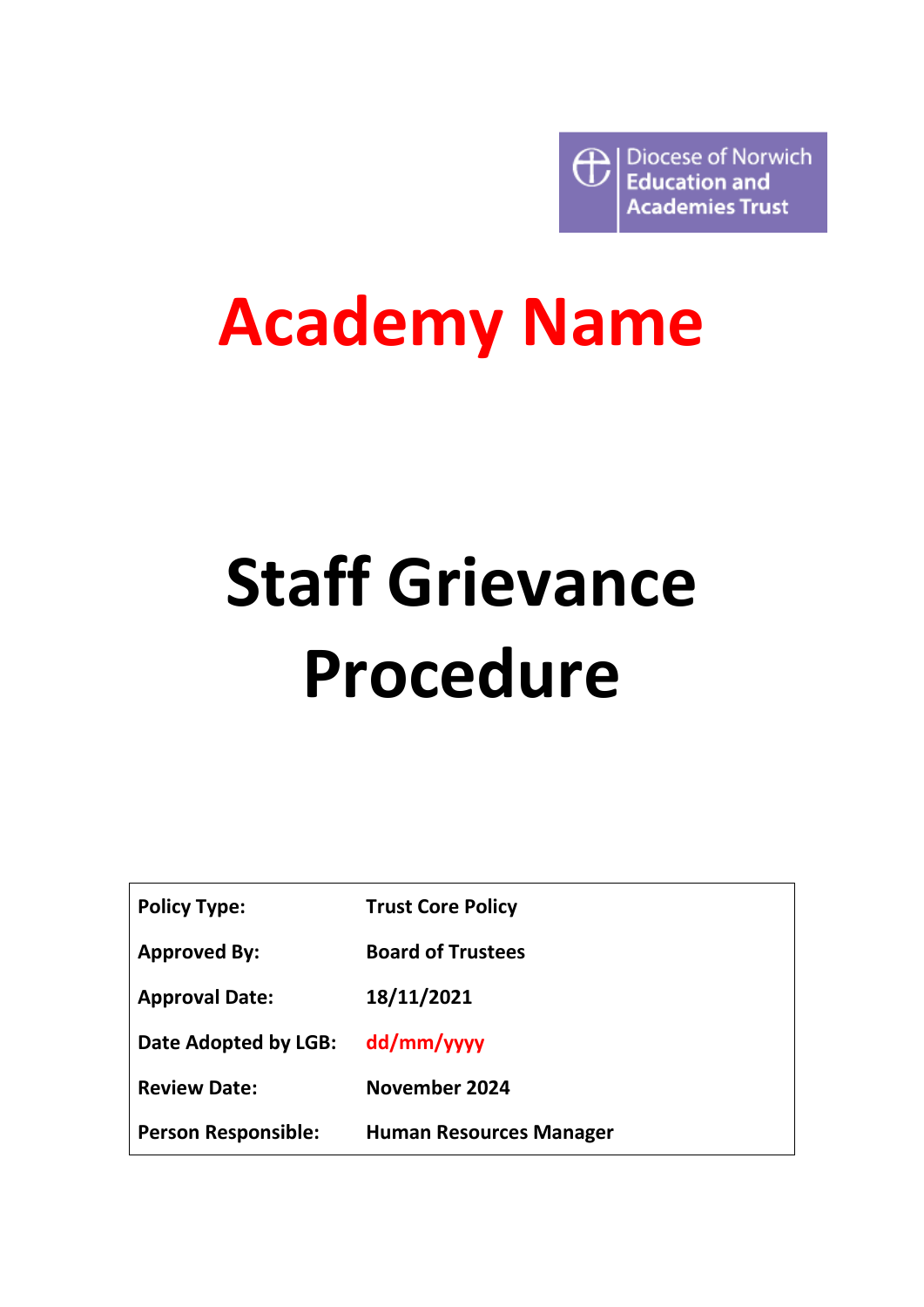#### **Summary of Changes**

The model policy has been revised to reflect these changes to the statutory guidance as outlined below.

| Page    | <b>Section</b> | <b>Amendment</b>                                                                | Date of  |
|---------|----------------|---------------------------------------------------------------------------------|----------|
| Ref.    |                |                                                                                 | Change   |
| $6 - 9$ | Appendix<br>A  | Employee's notification of grievance                                            | 06/11/18 |
| 5       | 2.11           | Guidance to be gained from school's designated HR<br>Officer and/or HR Manager  | 01.03.22 |
| 6       | 3.2            | Headteacher to speak to the school's designated HR<br>Officer and/or HR Manager | 01.03.22 |
|         |                |                                                                                 |          |
|         |                |                                                                                 |          |
|         |                |                                                                                 |          |
|         |                |                                                                                 |          |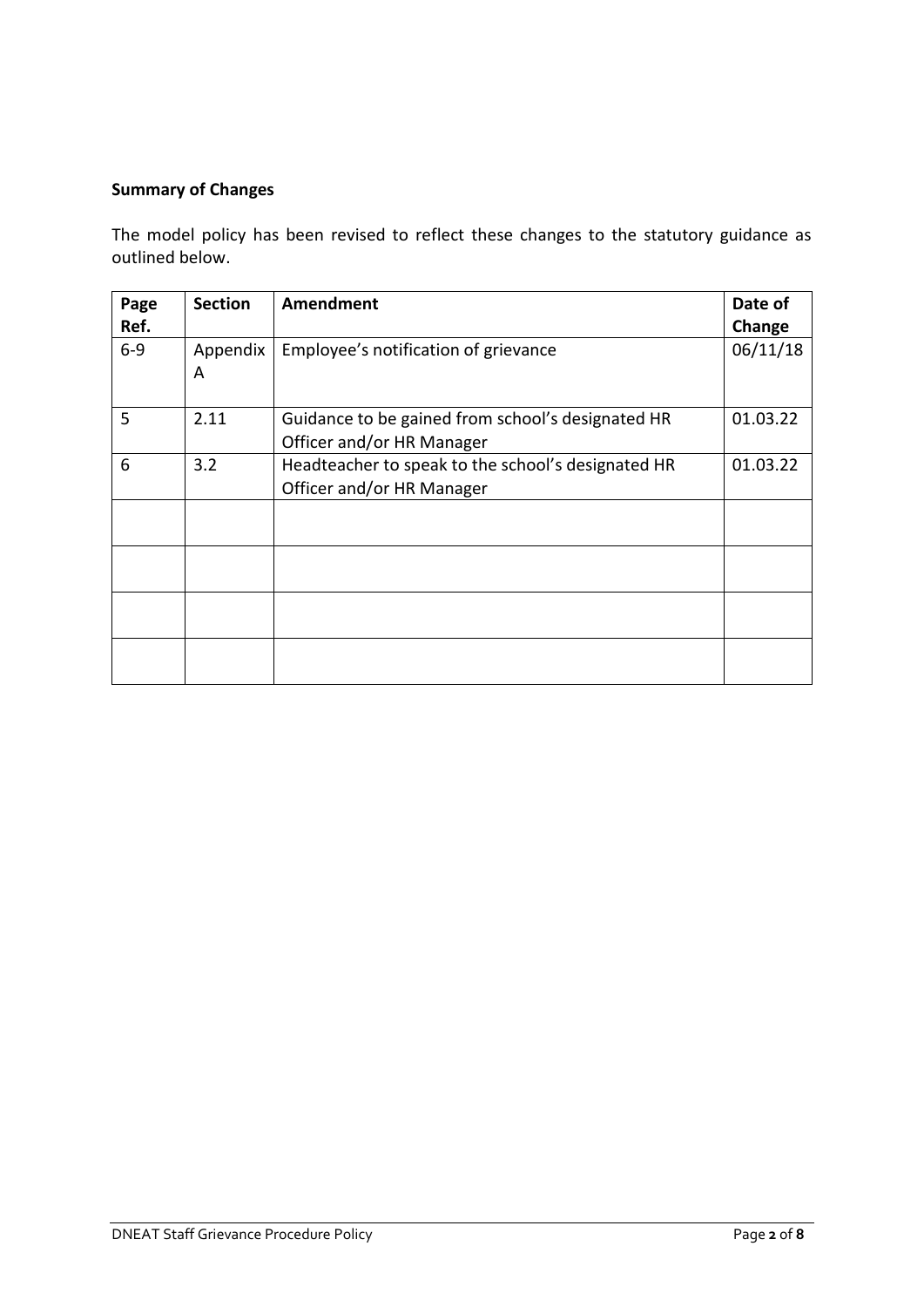#### **Roles and responsibilities**

The Diocese of Norwich Education and Academies Trust is accountable for all policies across its Academies. All policies whether relating to an individual academy or the whole Trust will be written and implemented in line with our ethos and values as articulated in our prospectus. We are committed to the provision of high quality education in the context of the Christian values of service, thankfulness and humility where individuals are valued, aspirations are high, hope is nurtured and talents released.

A Scheme of Delegation for each academy sets out the responsibilities of the Local Governing Body and Principal / Head Teacher. The Principal / Head Teacher of each academy is responsible for the implementation of all policies of the Academy Trust.

All employees of the Academy Trust are subject to the Trust's policies.

#### **1. Terms of Reference**

1.1 For all employees employed by the Diocese of Norwich Education and Academies Trust (DNEAT).

Definitions: "Headteacher"

also refers to any other title used to identify the head teacher, where appropriate, or other senior manager delegated to deal with the matter by the head teacher.

#### **2. General Principles**

- 2.1 The aim of this Grievance Procedure is to enable any employee to have his/her grievance heard and to seek redress as appropriate. The intention is that grievances should be settled quickly and fairly and should be first dealt with as close to the source as possible.
- 2.2 The procedure applies to all employees including the head teacher and members of the leadership team, full and part-time, permanent and temporary employees. If it is the head teacher who has a grievance, then the Chair of Governors is the person to whom the head teacher refers to as his/her immediate line manager at Stage 2. If the head teacher's grievance is not resolved at that stage, the matter should be referred to Stage 3, the Appeal Committee of the Local Governing Body.
- 2.3 If individual governors are the subject of the grievance, such person(s) shall not sit with the Appeal Committee but may attend the Governors' hearing to present his/her case.
- 2.4 A grievance is a complaint by an employee about any aspect of his/her employment such as
	- a) terms and conditions of employment;
	- b) health and safety;
	- c) work relations;
	- d) bullying and harassment; (except where dealt with under the Bullying and Harassment Procedure)
	- e) new working practices;
	- f) working environment;
	- g) organizational change;
	- h) discrimination
	- i) pay (except where dealt with under the Pay Policy)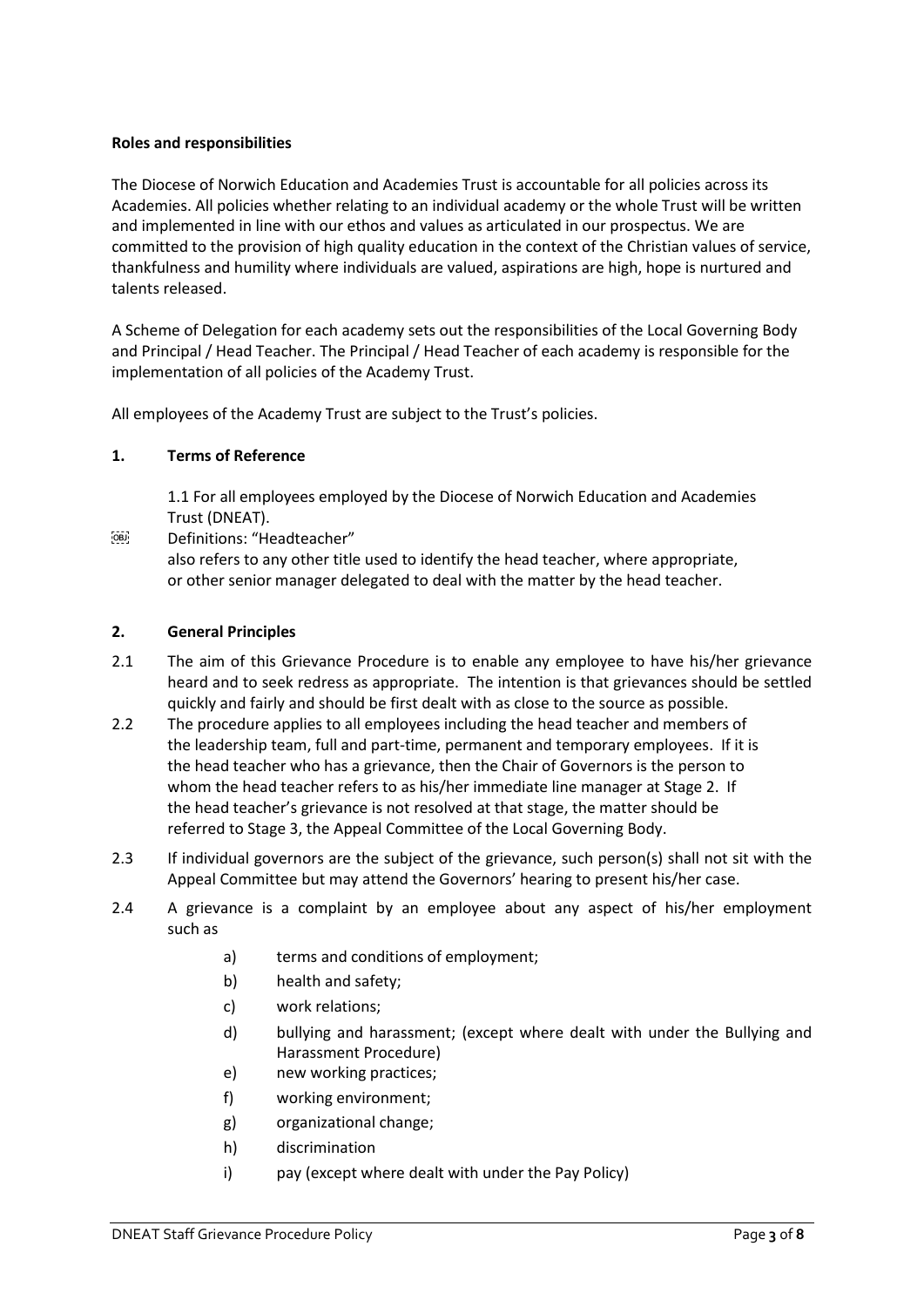- 2.5 The grievance must be one that lies within the power of management and governors of academy name to resolve, e.g. it must not be a grievance about matters determined by legislation or collective agreements. Where another policy is used to address the grievance then the grievance procedure is not available in addition.
- 2.6 A grievance arising from dismissal or disciplinary action is to be resolved by appeal within the disciplinary procedure. The grievance procedure is **not** available in addition to, or in substitution for the disciplinary procedure unless the grievance is against the person(s) who are the decision makers of the disciplinary issue.
- 2.7 An employee who is a member of a trade union is strongly advised to consult that trade union's representative before invoking the grievance procedure.
- 2.8 Those responsible for dealing with employees' grievances will treat them seriously and attempt to resolve them as quickly as possible. There should be no attempt to block an employee's wish to raise the grievance at a higher level.
- 2.9 Employees should recognise that an investigation may be necessary which may delay the process beyond normal time limits.
- 2.10 At any stage of the procedure the headteacher and/or Governors may wish to refer to an adviser external to the academy or DNEAT for guidance to bring about a resolution of the grievance acceptable to both sides outside the formal hearing within the Grievance Procedure. Such conciliation is without prejudice to the position of both parties in the procedure.
- 2.11 The headteacher and/or Governors may wish to take advice from the school's designated HR Officer and/or HR Manager before considering a grievance.
- 2.12 To get the most from the process all parties are strongly advised to maintain confidentiality and to only discuss the concerns with relevant parties. The use of social media to "air" grievances is inadvisable and could leave the individual vulnerable to disciplinary action if it is considered they have brought the Academy into disrepute.
- 2.13 This procedure has been implemented following consultation with employees and Trade Unions.

#### **3. Stages of the Grievance Procedure**

#### 3.1 Stage 1: Raising Grievances Informally

The employee should raise the grievance with the person causing the grievance in the first instance. If the grievance cannot be resolved directly, or the employee feels unable to raise it directly then the employee should discuss the issue with his/her immediate line manager. The employee should indicate what they would see as a suitable resolution. The line manager should give a reply as soon as possible, within a calendar week, even if it is only an interim reply. If the line manager sees the situation as being beyond their authority they should, with the employee's agreement refer the matter to the headteacher. If the employee's grievance is against the line manager personally, the grievance may be referred direct to Stage 2 but it would be reasonable to let the line manager know this move is intended. If the immediate line manager is the Headteacher then the employee may go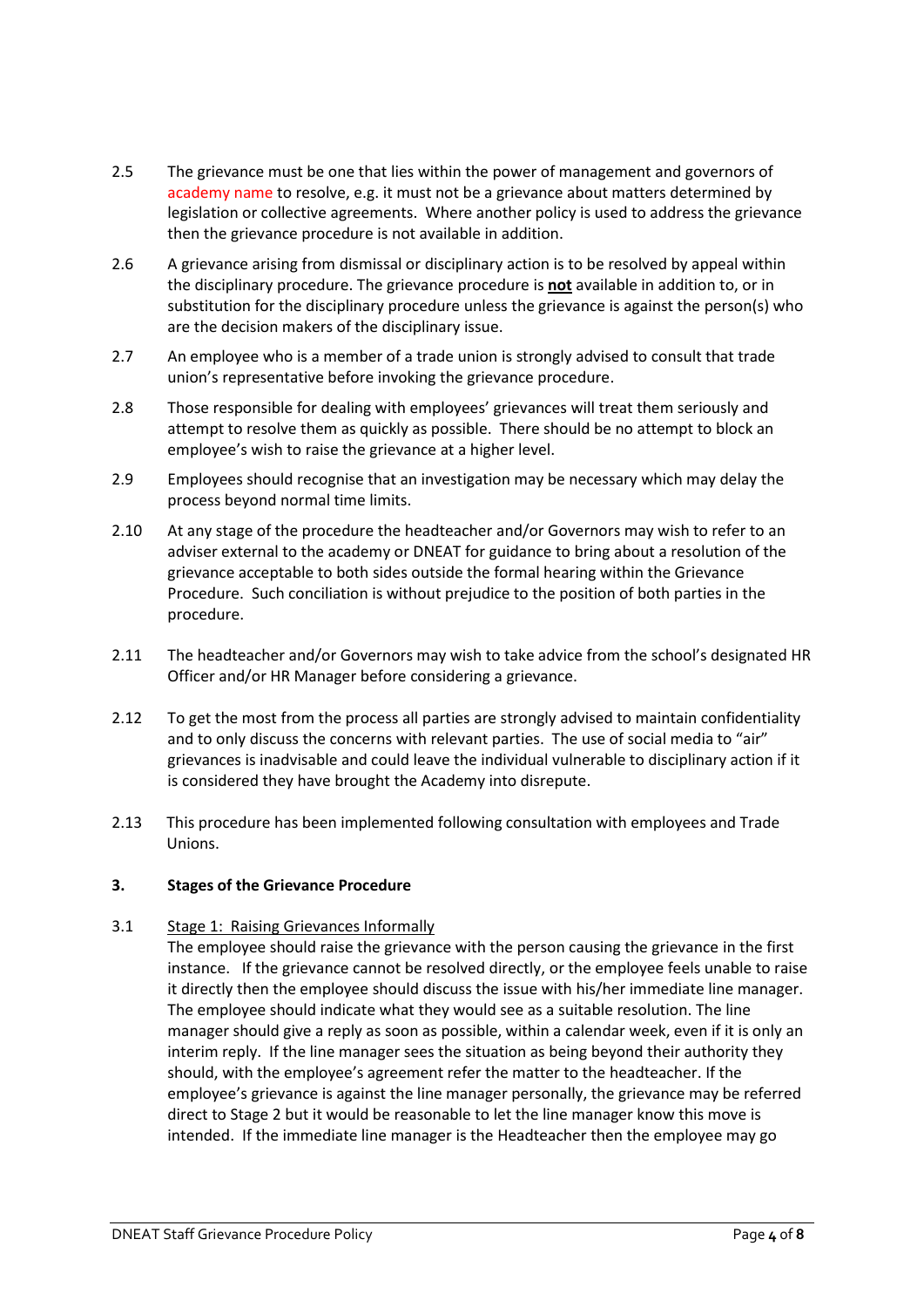direct to Stage 2 paragraph 3.4 but it would be reasonable to let the headteacher know this move is intended.

#### 3.2 Stage 2: Formal Grievance Hearing

If the employee is not satisfied with the reply by his/her line manager (who is not the headteacher), the employee should submit the grievance in writing, indicating that it is a formal grievance, to the headteacher. The written grievance should contain a brief description of the nature of the complaint, including any relevant facts, dates and names of individuals involved. The Headteacher should discuss the grievance with the school's designated HR Officer and/or the HR Manager.

- 3.3 The headteacher will normally meet the employee to hear the grievance and then investigate as appropriate. They will reply as soon as possible, within two calendar weeks, even if it is only an interim reply pending further investigation. At this stage, the employee may be accompanied by a Trade Union representative or work place colleague at any meeting to discuss the grievance.
- 3.4 The headteacher may be accompanied by the school's HR Officer. If it is necessary for the headteacher to attempt conciliation between two or more employees at this stage, each employee may be accompanied by a Trade Union representative or workplace colleague at any meeting called by the head teacher.
- 3.5 Where it is appropriate, for example if it is proving difficult to find a resolution, all parties may agree to mediation through the HR Officer/HR Manager.
- 3.6 If the Headteacher is unable to resolve the grievance and/or the employee raising the grievance is not satisfied with the outcome then the employee may appeal to the Appeal Committee of the governors at stage 3.
- 3.7 Where the grievance is against the Headteacher Stage 2 shall be heard by a committee of governors in accordance with paragraphs 3.2 and 3.3 above.

#### 3.8 Stage 3: Formal Appeal Hearing Where a formal appeal is requested the reason for this must be clearly stated in writing to the Chair of Governors. This would normally be on the grounds that due process was not followed.

3.9 An Appeal Committee of 3 governors shall be convened by the Clerk to Governors. The Appeal Committee may have an adviser(s) to attend it at its meeting who may also be involved in its private deliberations. The adviser(s), who should not have had any previous involvement in dealing with the grievance, shall not have a vote in the decision of the Appeal Committee. The Appeal Committee shall decide the procedure by which it will hear the grievance which will allow all parties to present their cases. The Appeal Committee shall advise all parties, prior to the start of the hearing, of the procedure it intends to follow. The Appeal Committee's decision is final.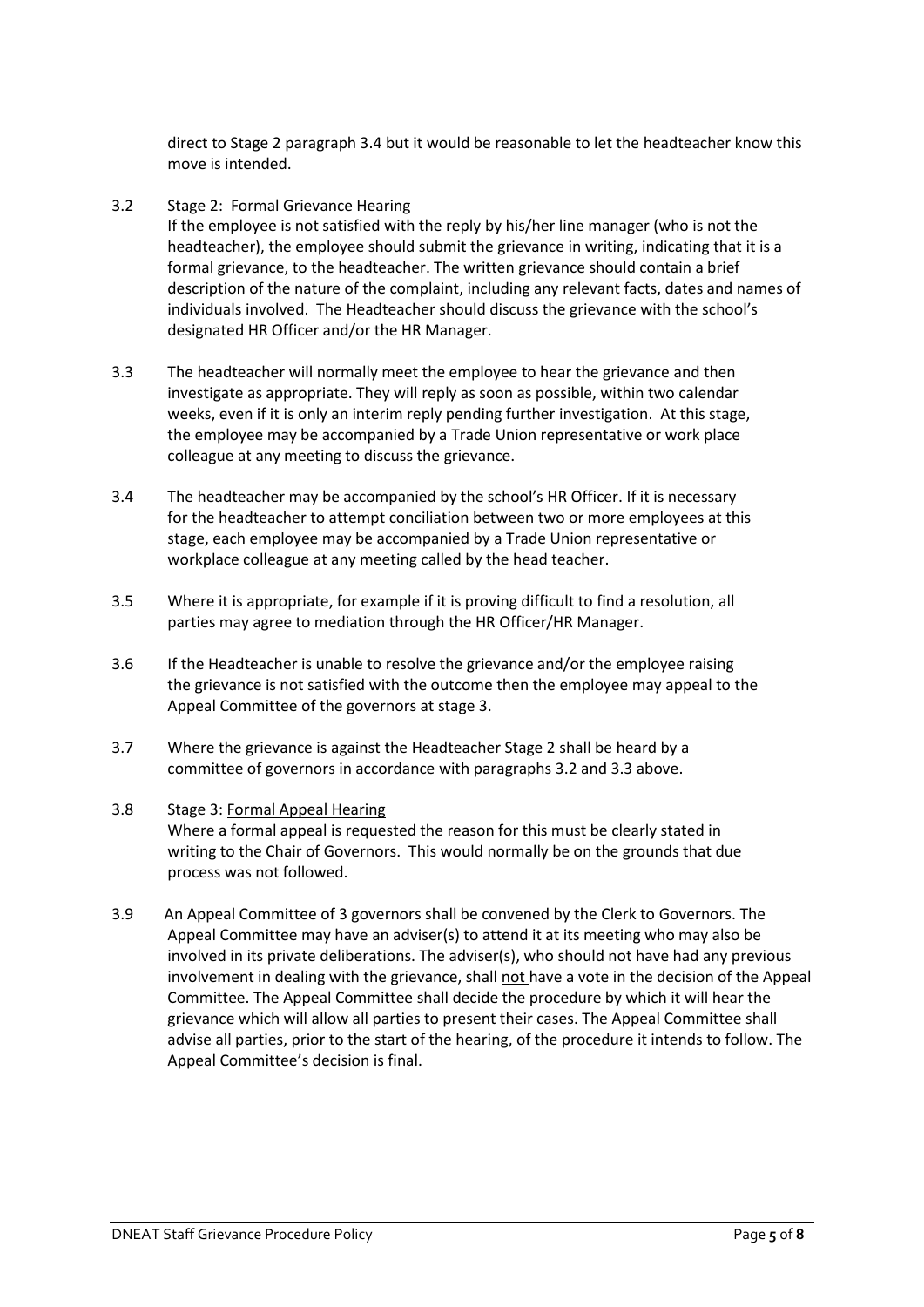### **Appendix A**

#### **Employee's Notification of Grievance**

This form should be used to submit a grievance in accordance with Stage 2 of the formal Grievance Procedure, adopted by the Governing Body.

Send the completed Employee's Notification of Grievance Form (Appendix A) to your Line Manager. If your grievance relates to your Line Manager, send it to the Headteacher. If your grievance relates to your Headteacher then send it to the Chair of Governors (or other Governor if the grievance is against the Chair). You are advised to keep a copy. Please be aware that the information will, in normal circumstances, be shared with any person/s complained about. Please think carefully about what you write.

1. Name: \_\_\_\_\_\_\_\_\_\_\_\_\_\_\_\_\_\_\_\_\_\_\_\_\_\_\_\_\_\_\_\_\_\_\_\_\_\_\_\_\_\_\_\_\_\_\_\_

Post held: \_\_\_\_\_\_\_\_\_\_\_\_\_\_\_\_\_\_\_\_\_\_\_\_\_\_\_\_\_\_\_\_\_\_\_\_\_\_\_\_\_\_\_\_\_\_ .

#### 2. Describe briefly:

2.1. The nature of your grievance. Please include all relevant facts, dates and names of people involved and any witnesses. (continue on a separate page if necessary)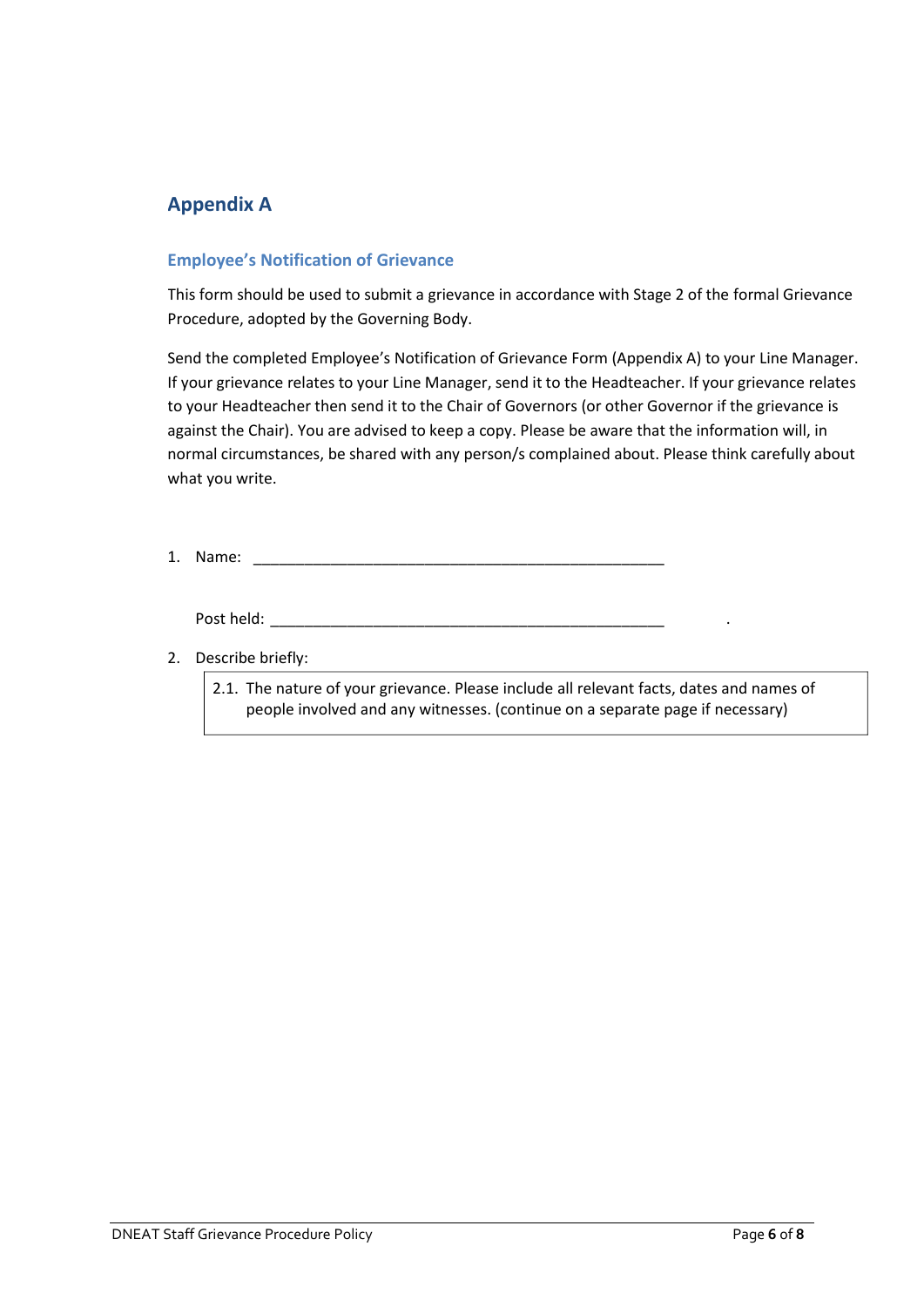2.2 When did you first raise your grievance, and with whom? Is this a one-off issue or part of a chain of events?

2.3 What action has been taken on your grievance at the informal stage (Stage 1)?